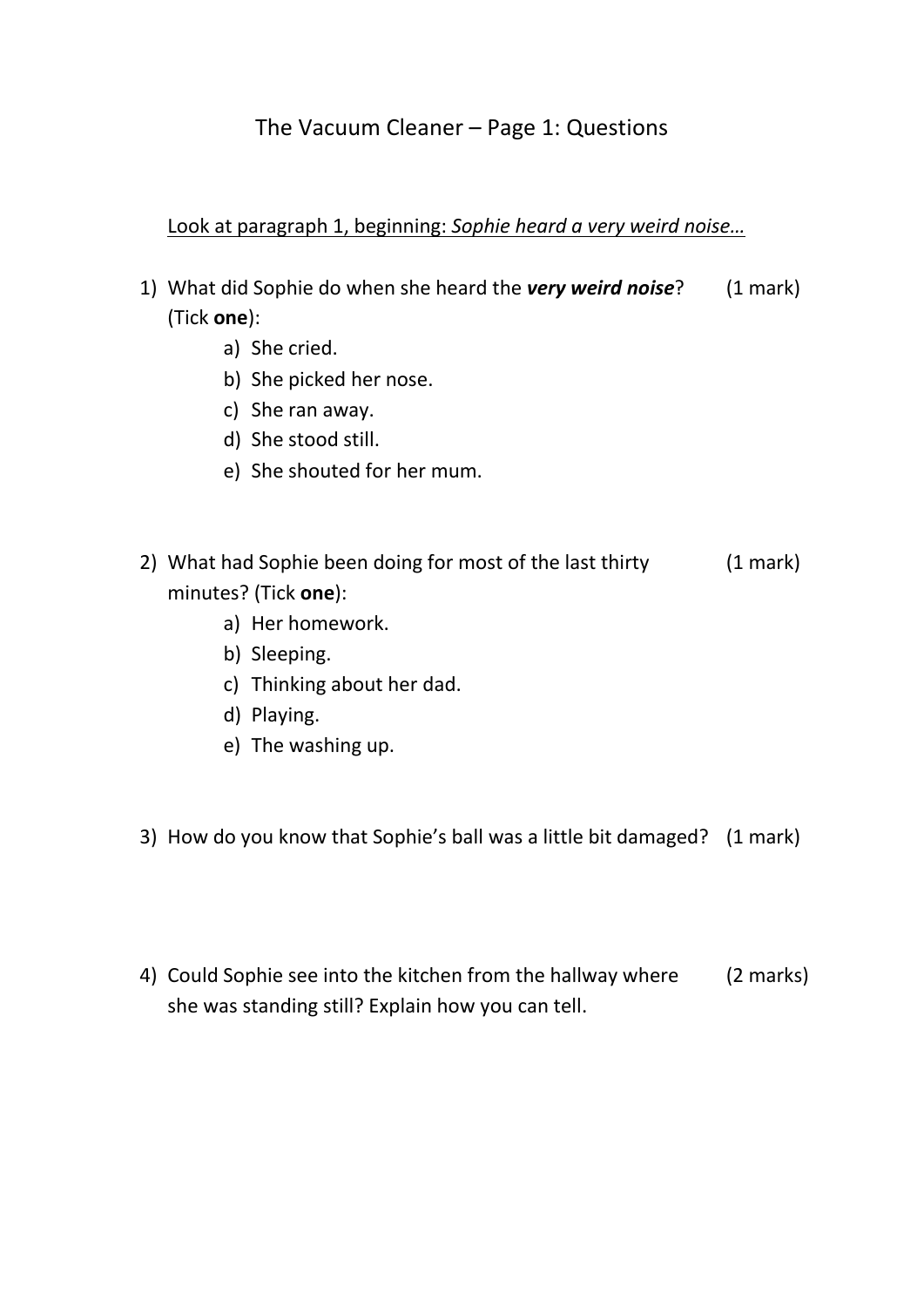5) Find and copy **a short phrase** which tells us that Sophie's (1 mark) ball suddenly *lost all its energy*.

| 6) What colour was Sophie's ball? (Tick one): |                                                    | $(1 \text{ mark})$ |
|-----------------------------------------------|----------------------------------------------------|--------------------|
|                                               | a) blue                                            |                    |
|                                               | b) red                                             |                    |
|                                               | c) white                                           |                    |
|                                               | d) orange                                          |                    |
|                                               | e) green                                           |                    |
|                                               |                                                    |                    |
|                                               |                                                    |                    |
|                                               | 7) Find the phrase: like a dinosaur egg in a nest. | $(1 \text{ mark})$ |
|                                               | This is an example of: (Tick one)                  |                    |
|                                               | a) Metaphor                                        |                    |
|                                               | b) Punctuation                                     |                    |
|                                               | c) Simile                                          |                    |
|                                               | d) Rhyme                                           |                    |
|                                               | e) Apple pie                                       |                    |
|                                               |                                                    |                    |
|                                               |                                                    |                    |
|                                               | 8) From what material was the hall carpet made?    | $(1 \text{ mark})$ |
|                                               |                                                    |                    |
|                                               |                                                    |                    |
|                                               |                                                    |                    |

Now look at paragraph 2, beginning: *There it was again!*

9) What did the *odd noise* sound like to Sophie? (1 mark)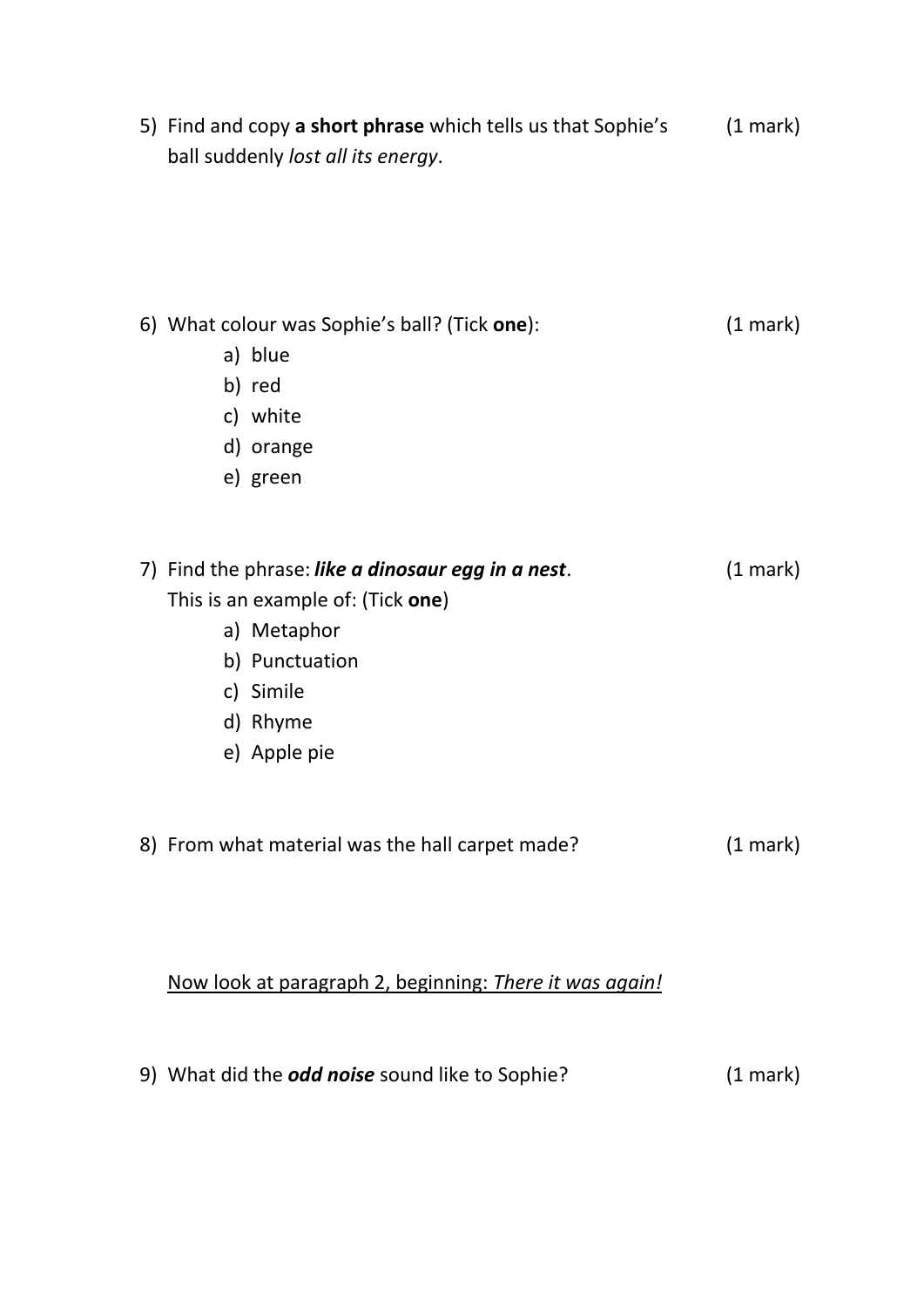10) Why do you think Sophie *snapped her eyes tightly shut*? (2 marks)

11) What were the *five pale sausages*? (1 mark)

12) How do you know that Sophie had started to sweat? (1 mark)

13) Sophie's forehead was *clammy*. What does this mean? (1 mark) (Tick **one**)

- a) crusty
- b) green
- c) dry
- d) damp
- e) rough
- 14) In the table below, there are **five** pairs of synonyms. (1 mark) Each of the two synonyms in the pair is in a different column.

**Draw a line** between the two words in each of the five pairs. You will need to draw **five** lines.

| appear    | course  |
|-----------|---------|
| complain  | tremble |
| cub       | arrive  |
| shake     | grumble |
| direction | baby    |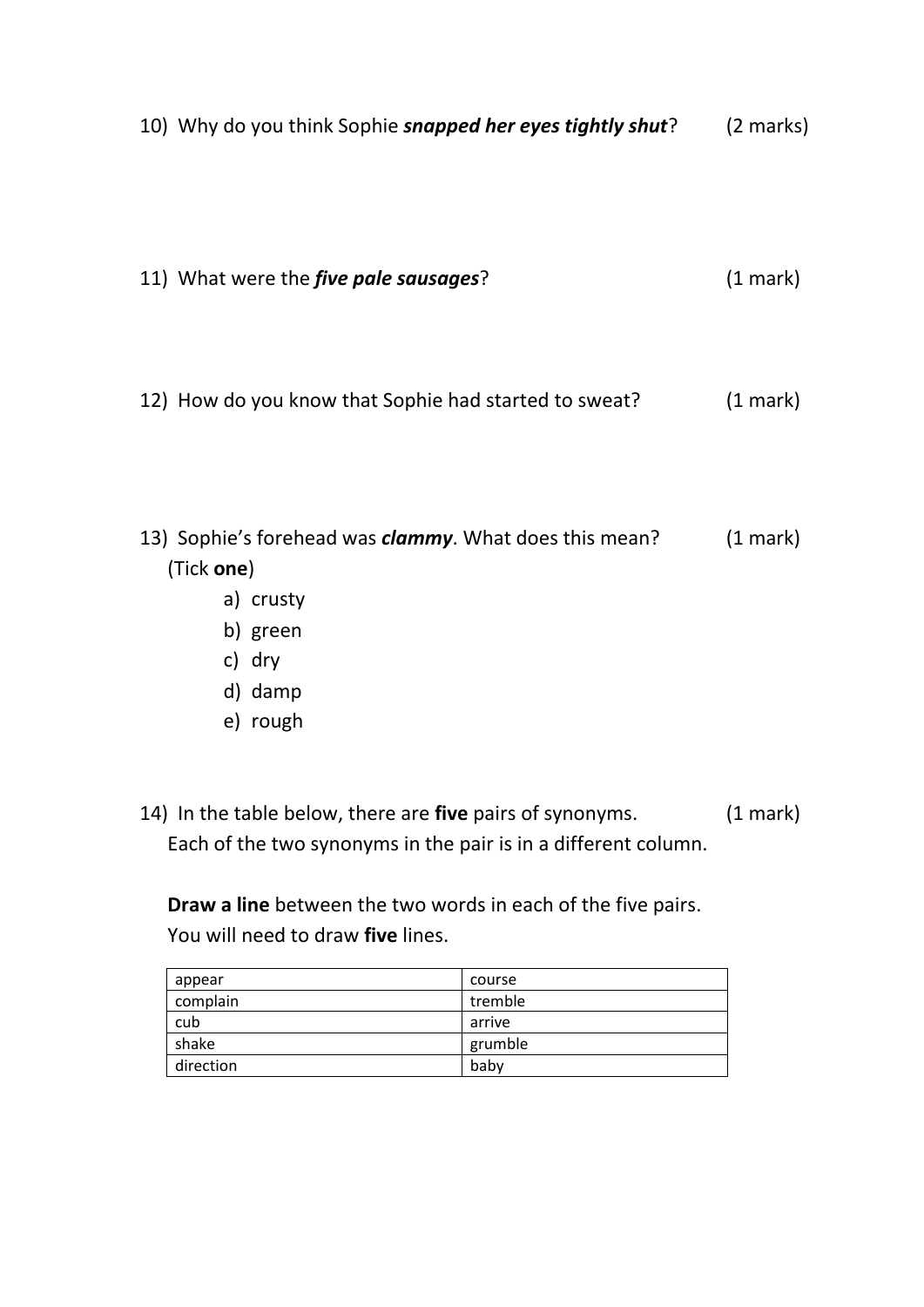## Now look at paragraph 3, beginning: *The sound was most peculiar…*

- 15) Find and copy **two** adjectives which describe the noise (2 marks) that Sophie heard.
- 16) Find the phrase: *something she could not quite put her* (1 mark) *finger on*. What does this phrase mean?
- 17) The noise made Sophie experience **two** different feelings. (2 marks) What were they?

## Now look at paragraph 4, beginning: *Then, the memories flooded in…*

- 18) Sophie remembered her dad *teetering on the stairs*. (1 mark) What does the word **teetering** mean: (Tick **one**)
	- a) bouncing
	- b) wobbling
	- c) dancing
	- d) laughing
	- e) cleaning

19) What was the *enormous plastic snake* that Dad had used? (1 mark)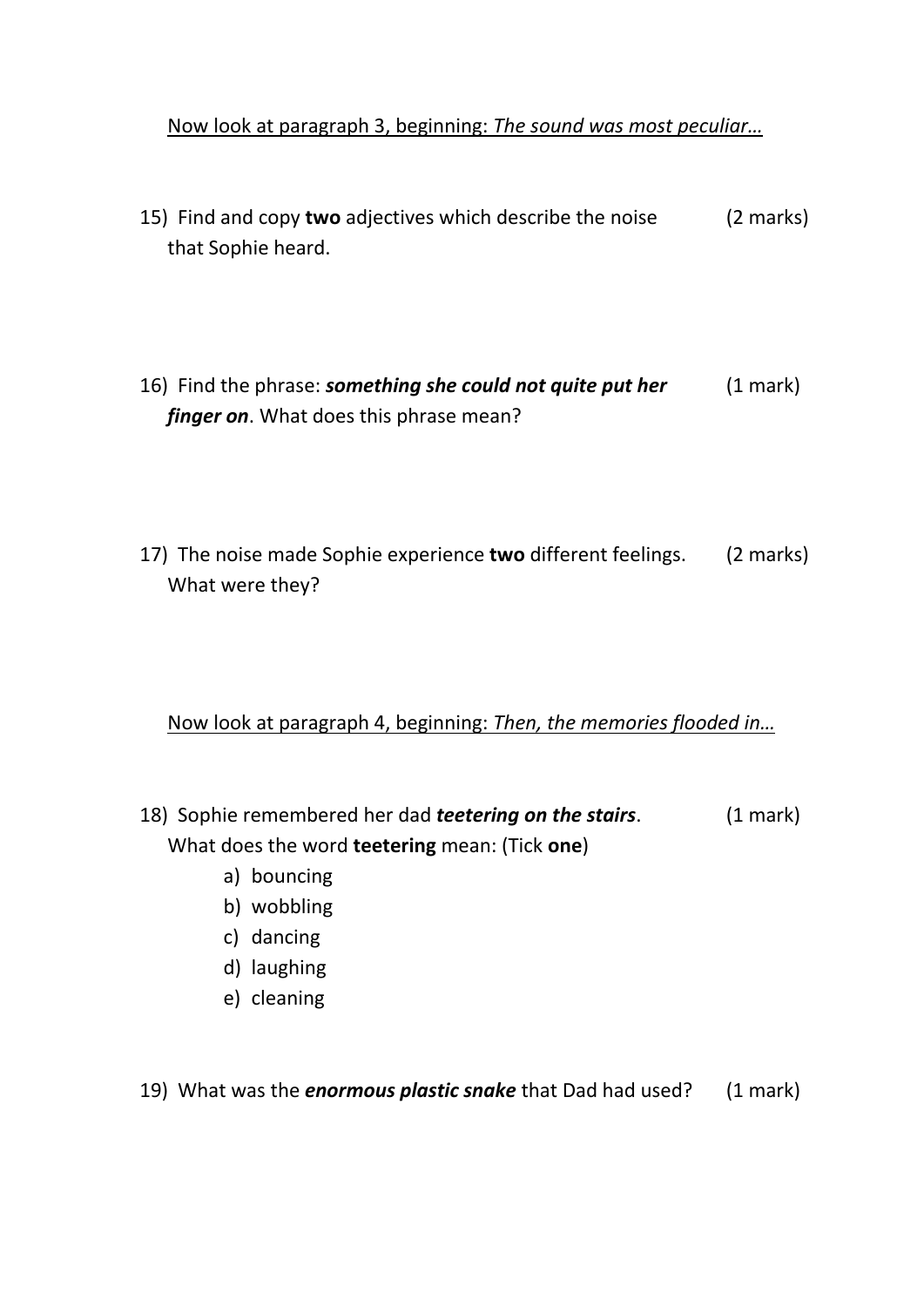- 20) Find the phrase: *the long grey wire which kept it prisoner*. (1 mark) The author wrote this just for effect  $-$  it's not really true. This is an example of: (Tick **one**)
	- a) Antonym
	- b) Doughnut
	- c) Simile
	- d) Rhythm
	- e) Metaphor
- 21) Something used to make a howling noise when Dad cleaned. (1 mark) What do you made this noise?
- 22) Sophie was sad because someone was no longer in her life. (1 mark) Who was this person? (Tick **one**) :
	- a) her brother
	- b) her father
	- c) her sister
	- d) her aunt
	- e) her grandfather

Now look at paragraph 6, beginning: *Putting her sadness carefully…*

23) Why did Sophie wonder *whether or not to open her eyes*? (1 mark)

24) What does the phrase *concentrate on the moment* mean? (1 mark)